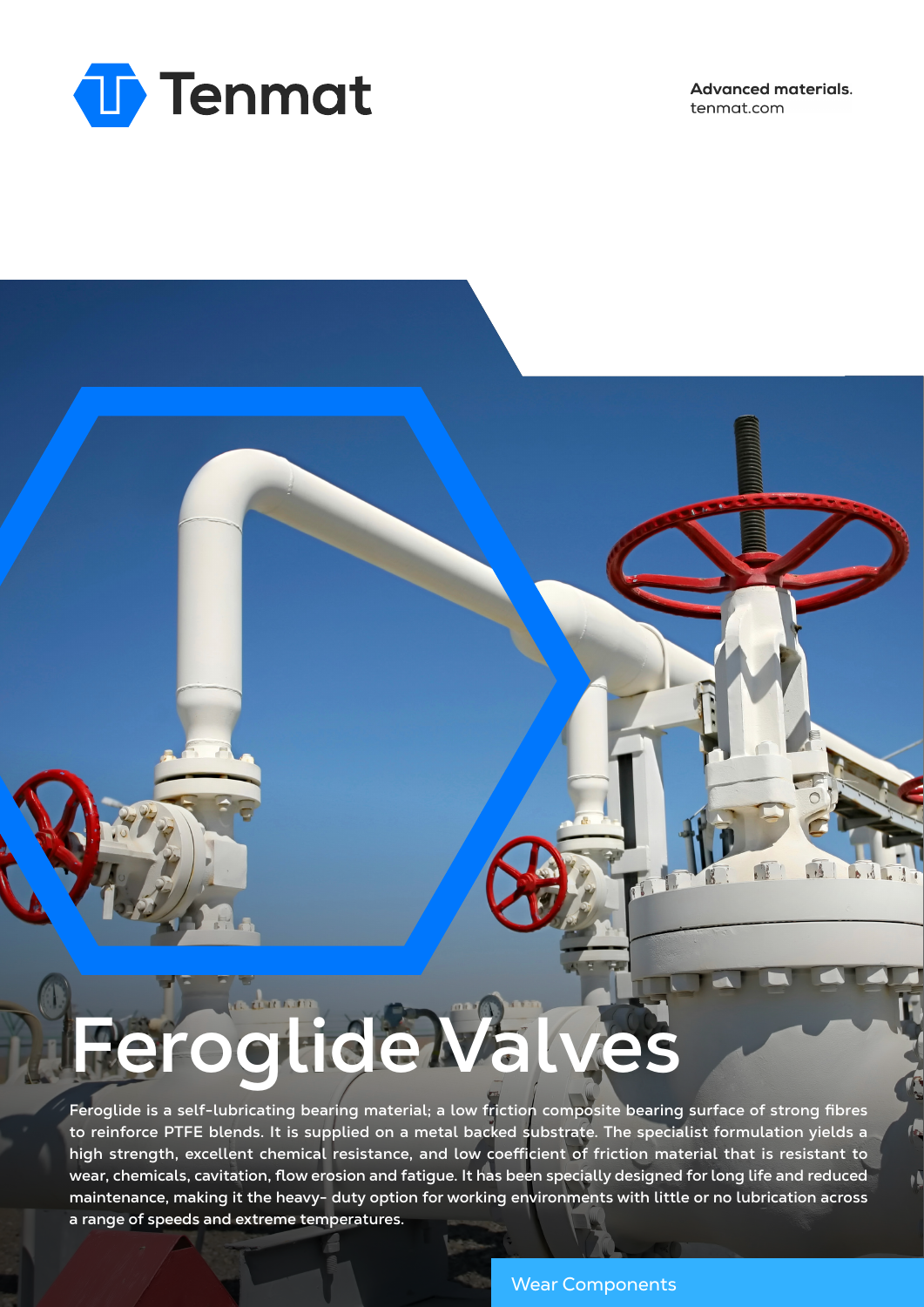| Product            |
|--------------------|
| <b>Description</b> |

Feroglide bearings are used extensively by valve manufacturers due to the material's ability to maintain low friction under heavy loads. Feroglide bearings are known as the market leader in terms of bearing capacity and working life. This is made possible thanks to the specialist reinforcement of the PTFE bearing surface.

Feroglide bearings operate over a wide range of load, speed, and temperature conditions because they are composite in nature and thus do not have the cold flow tendencies of solid PTFE or and filled PTFE materials. Thanks to the specialist self-lubrication, Feroglide bearings are a superior replacement for greased metallic parts.

Feroglide bearings operate at extreme cold and extreme hot temperatures, beyond the range of most lubricants. Working conditions of -150 °C to +300 °C are common for Feroglide. Feroglide maintains a consistently tight fit about the shaft, made possible by its superior thermal stability. This ensures best bearing support for rotating parts, thus improving performance of a valve.

The extended work life means they operate with a "fit and forget" function. This is especially beneficial in sub-sea, oil and gas, platform, and other remote operations.

Typical successful installations include valves reliable bearing rotation performance is critical to the function of the valve. This requires consistently low operating force, reliable sealing performance, and low rates of wear.

Feroglide bearings are well suited for use in high pressure valves where they effectively support a ball or shaft against side loads whilst allowing low operating torques and minimal wear. This is particularly important for control applications with higher operating cycles. Feroglide bearings have superior wear performance and this helps to ensure the ball or shaft continues to rotate concentrically, whilst also reduce damaging side loads on seals.

## Product Advantages

- Fit and forget valves with longer service life: Feroglide has superior life time, thanks to its excellent resistance to wear, abrasive environments and particles, corrosion, chemicals, cavitation, and temperatures.
- Reduced maintenance of valve: Feroglide reduces maintenance need of a valve
- Better performance of valve rotation, control, and sealing: No Stick or slip from these low-friction self-lubricating bearings
- Cryogenic and high-temp installation
- Environmental protection: Feroglide is self-lubricating and lead free, which means no lubricating oil is needed, avoiding all risk of leak and pollution into environment
- Reduced cost of operation

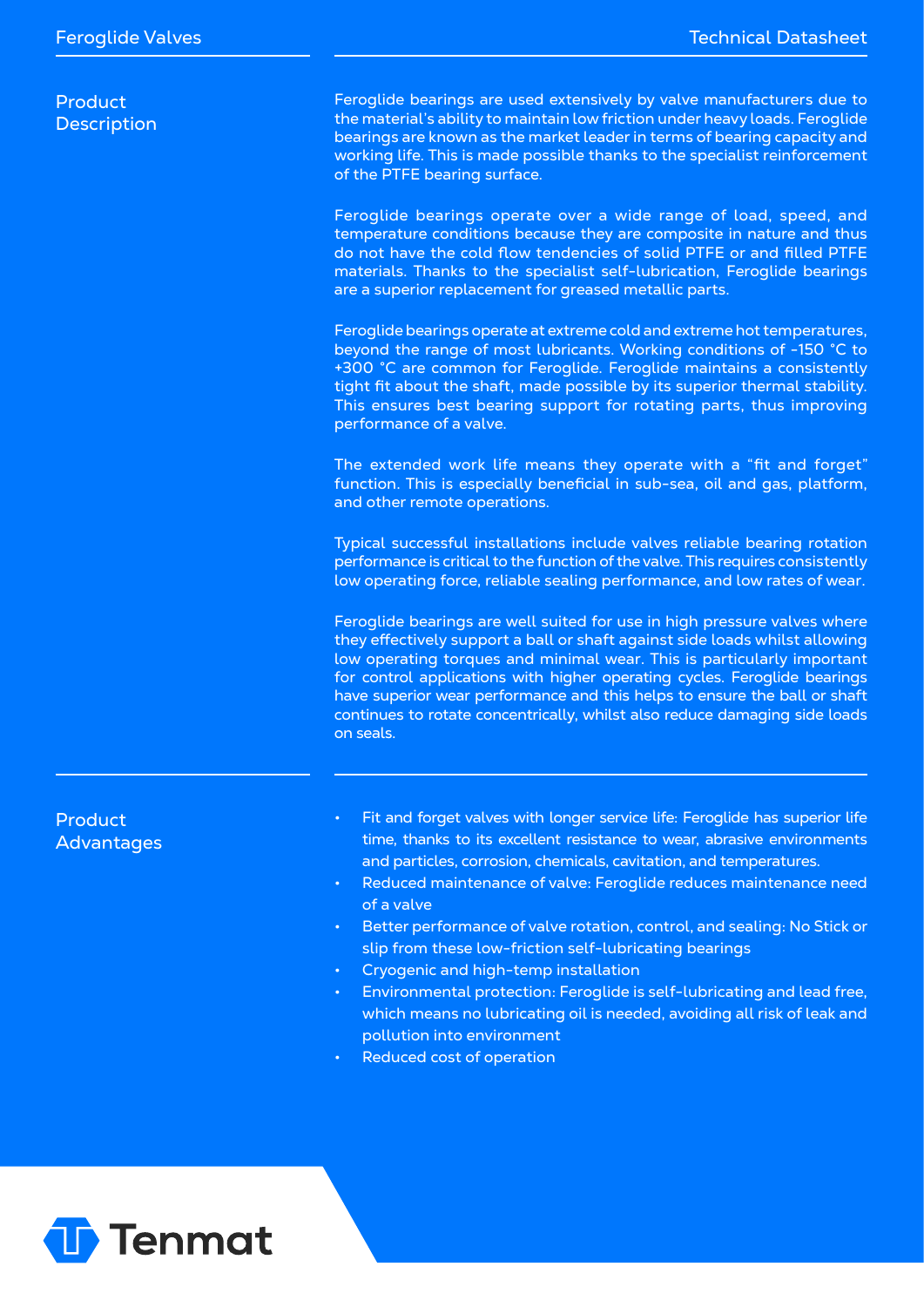| <b>Feroglide Valves</b>      | <b>Technical Datasheet</b>                                                                                                                                                                                                                                                                                                                                                                                                                                                                                                                                                                                 |
|------------------------------|------------------------------------------------------------------------------------------------------------------------------------------------------------------------------------------------------------------------------------------------------------------------------------------------------------------------------------------------------------------------------------------------------------------------------------------------------------------------------------------------------------------------------------------------------------------------------------------------------------|
| <b>Physical Properties</b>   | For all technical data, please view the Tenmat Advanced Composite Laminates<br>Datasheet.                                                                                                                                                                                                                                                                                                                                                                                                                                                                                                                  |
| <b>Approved Applications</b> | Feroglide can be used as self-lubricating trunnion bearings, stem guide bearings<br>and thrust washers for floating ball valves, trunnion ball valves, butterfly valves,<br>and gate valves. Typical sectors include sub-sea pipeline, oil and gas, Mining &<br>Minerals, Power Generation, pulp & Paper, Pipelines.                                                                                                                                                                                                                                                                                       |
|                              | Specific valve applications best suited to Feroglide bearings include:                                                                                                                                                                                                                                                                                                                                                                                                                                                                                                                                     |
|                              | High Cycle Control Valve applications where low wear rates are critical to<br>overall control performance.                                                                                                                                                                                                                                                                                                                                                                                                                                                                                                 |
|                              | Safety Critical Isolation Valve applications such as gate valve designs and<br>trunnion mounted ball valves including Double Block and Bleed Valves.<br>Safety Shut-down Systems such as Emergency Shut Down (ESD) and High<br>Integrity Pipeline Protection Systems (HIPPS) where demonstrably reliable<br>valve performance is required to assure system integrity.<br>Cryogenic Applications where the coefficient of thermal expansion of Feroglide<br>Bearings is very similar to the surrounding metallic materials.<br>Sub-sea applications where high levels of proven reliability performance are |
|                              | essential due to the costs of servicing valve products in this environment.                                                                                                                                                                                                                                                                                                                                                                                                                                                                                                                                |
| <b>Sizes</b>                 | Feroglide can be provided backed to stainless steel, carbon steel, Inconel,<br>bronze, aluminium, or other metals upon request. Feroglide can be supplied as<br>split bearings, full spherical bearings, flanged bushings, and as various flat plates<br>and thrust washers. For spherical parts, standard diameters range up to 740mm<br>and lengths up to 560mm.                                                                                                                                                                                                                                         |
|                              | For flat parts, a max surface area 500 x 200 mm is possible.                                                                                                                                                                                                                                                                                                                                                                                                                                                                                                                                               |
| <b>Fitting Instructions</b>  | Feroglide bearings are generally installed using a press fit into the housing bore,<br>utilising interference between the part and the housing. Suggestions on fitting<br>tolerances and shaft running clearance are available direct from Tenmat. Flanged<br>parts can be fitted using mechanical means like screws and bolts. Tenmat can<br>design bespoke fitting incl. clip-in design, screw-in bores, and others.                                                                                                                                                                                     |
| <b>Intended Use</b>          | Feroglide material is intended for use as heavy-duty bearing and thrust washer<br>components in high load valve applications for oil & gas, sub-sea pipelines, and<br>other sectors where parts must last a long time due to difficult access for<br>maintenance and bearing replacement.                                                                                                                                                                                                                                                                                                                  |
| <b>Storage</b>               | To be stored in a dry location<br>Take care not to exceed safe working loads and heights for storage shelves<br>and racks                                                                                                                                                                                                                                                                                                                                                                                                                                                                                  |
| <b>Working Life</b>          | Feroglide bearings have been designed for a fit-and-forget operation, which<br>is especially beneficial for sub-sea installations. Typically, Feroglide parts exceed<br>all operational work life cycles.                                                                                                                                                                                                                                                                                                                                                                                                  |